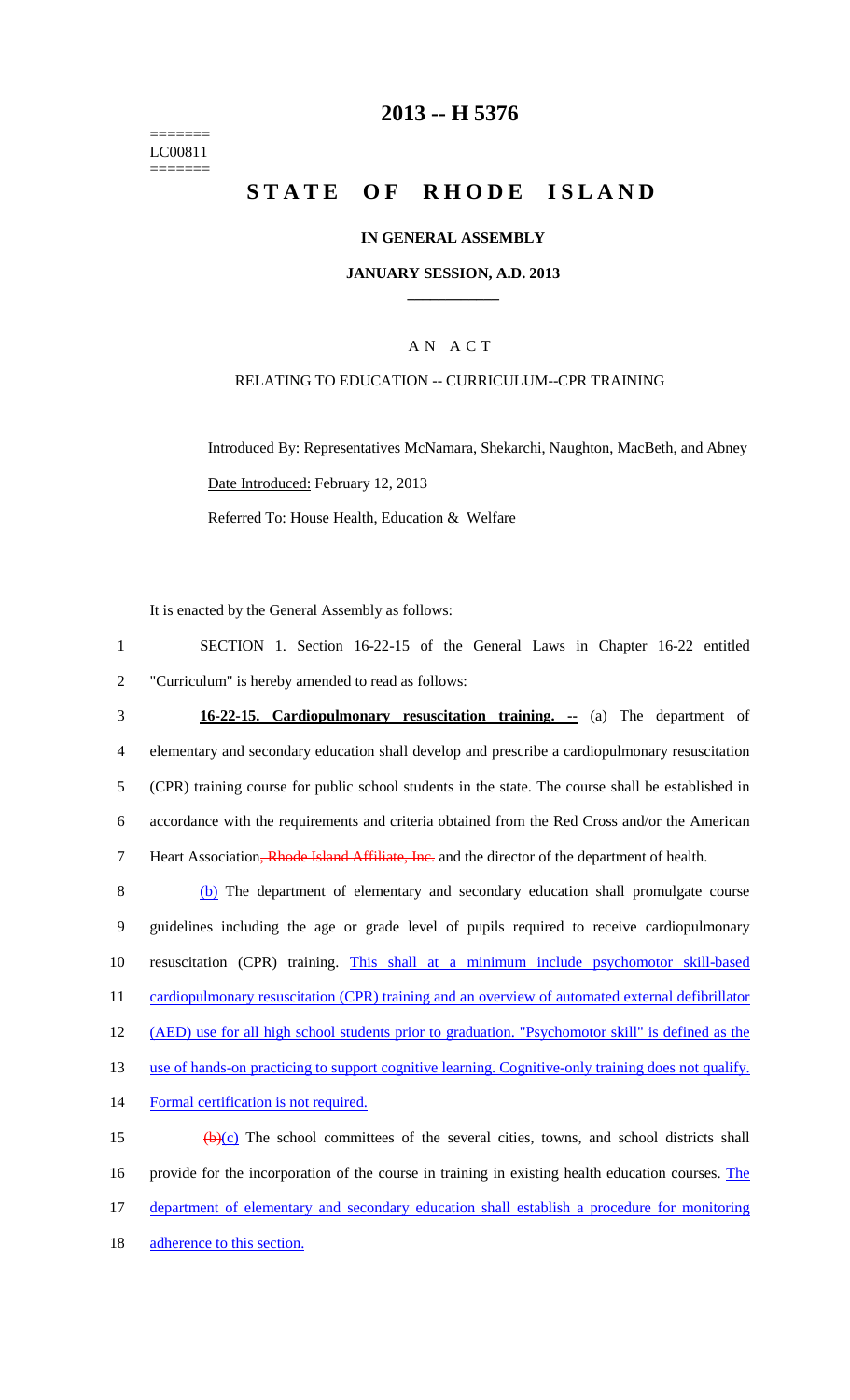1 SECTION 2. This act shall take effect upon passage.

#### $=$ LC00811 =======